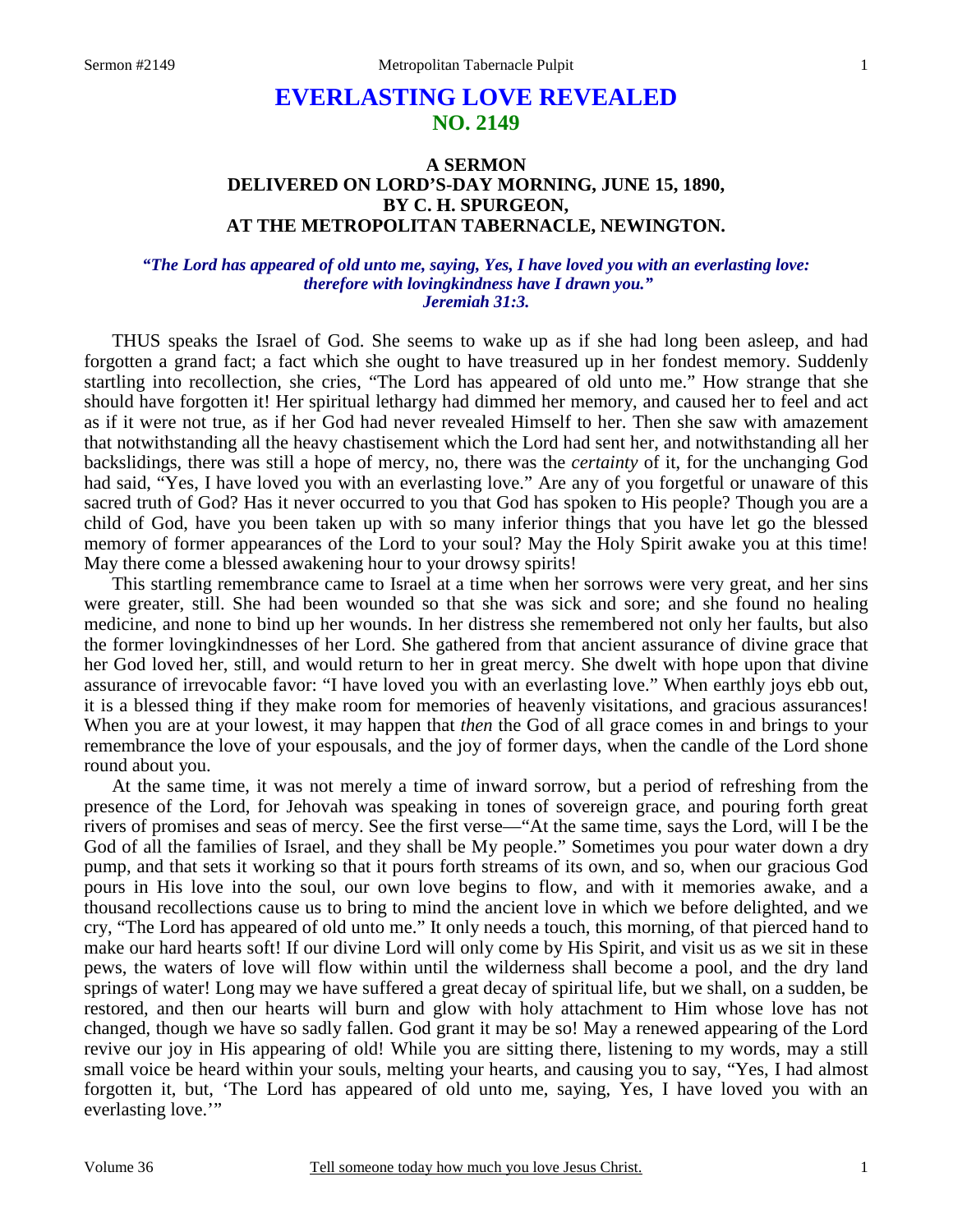May the grand discovery of everlasting love be made by many of you for the first time in your lives! Oh, for the surprises of Almighty grace! As when one in plowing stumbles on treasure hid in a field, and rejoices exceedingly, even so, may you rejoice in newly discovered love! Or if you know it already, may you feel its drawings for the thousandth time, and may it be to you still fresh and new, as though you had never felt it before. The visits of God's grace and the discoveries of His love to our hearts never grow stale! We can go over this heavenly ground again and again, and always behold new glories in it! May an overpowering memory of the Lord's love come over us all at this time, by the power of the Holy Spirit!

 I shall handle the text, first, by calling your attention to *the marvelous appearing—*"The Lord has appeared of old unto me." Secondly, to *the matchless declaration—*"Saying, Yes, I have loved you with an everlasting love." And thirdly, to *the manifest evidence of this love—*"Therefore with lovingkindness have I drawn you." May the Holy Spirit be poured forth, anointing every word I speak with divine unction, and may this discourse be precious to His people!

**I.** First, consider THE MARVELOUS APPEARING—"The Lord has appeared of old unto me."

Here are two persons, but how different in degree! Here we have, "me," a good-for-nothing creature, apt to forget my Lord and to live as if there were no God; yet He has not ignored or neglected me. There is *the High and Holy One*, whom the heaven of heavens cannot contain, and He has appeared to me. Between me and the great Jehovah there have been communications; the solitary silences have been broken, for "The Lord has appeared," has appeared "unto me." He has looked through the window. He has shown Himself through the lattices; "The Lord has appeared." Hundreds in this house of prayer can each one say, without doubt or hesitation, "The Lord has appeared unto me." Perhaps of late the Lord has manifested Himself to you as He does not unto the world, but even if it has not been so just now, yet there was a happy time, now in the old long ago, when you saw the Lord. This is a very wonderful thing, that Jehovah the eternal should reveal Himself to the creature of an hour; that the thrice Holy should speak to the greatly guilty! See here we have "the Lord" and "me"—and between these two, this is the golden link, an appearance in infinite love: "The Lord has appeared unto me." That the all-glorious should put in an appearance among His angels, and unveil Himself to Cherubim and Seraphim, I can more easily understand; but it is incomprehensible that the Creator of the ends of the earth, of whose understanding there is no searching, should visit *me,* a sinful child of man! Yet this which surpasses understanding is undoubtedly true. My brothers and sisters, we have enjoyed the supernatural; we have risen out of the region of materialism into the spirit realm where God dwells and condescends to commune with mortal men! We can say, "The Lord has appeared unto me." It was necessary that He should do so, for nothing but His appearing could have scattered our darkness, removed our death, and brought us salvation. It needed that He should appear, for nothing but a vision of His love could have won our hearts for Him, and delivered them from the fascinations of this present evil world. Tell it among the skeptics, and the earthworms. "The Lord has appeared unto me." I care not who questions it, for the results of His gracious visit are in my nature and my life! The event is recorded in the diary of my memory in indelible ink! But it is also written in my *soul,* and the experience of every day deepens the inscription! Is not this even as the Lord promised of old, "They shall all know Me, from the least of them unto the greatest of them"?

 Do I hear some asking, How is this? I understand that God appeared to Israel, but how to me? Let me picture the discovery of grace as it comes to the awakening mind, when it learns to sit at the feet of Jesus, saved by faith in the great sacrifice. Touched by the Spirit of God, we find that the Lord appeared to each one of us *in the promises of His work*. Every promise in God's Word is a promise to every believer, or to every character such as that to which it was first given. When God said this or that to the saints of old, my soul, He said it to you! I read the word as first spoken to Abraham, Moses, or David; but in very deed each utterance is for me! What a discovery! This Bible is God's letter of love *to me!* No promise of the Word of God is for one individual only. Though the promise was whispered in one ear at first, that one favored person was the representative of all who have like faith. With what delight you will now read your Bibles, when you can see that in them the Lord has appeared of old unto you, and spoken words of love to you *personally!* Does the Word of God speak to believers? I am a believer, and therefore it speaks to me. Does the Word speak to praying men and women? I pray; it speaks to me. The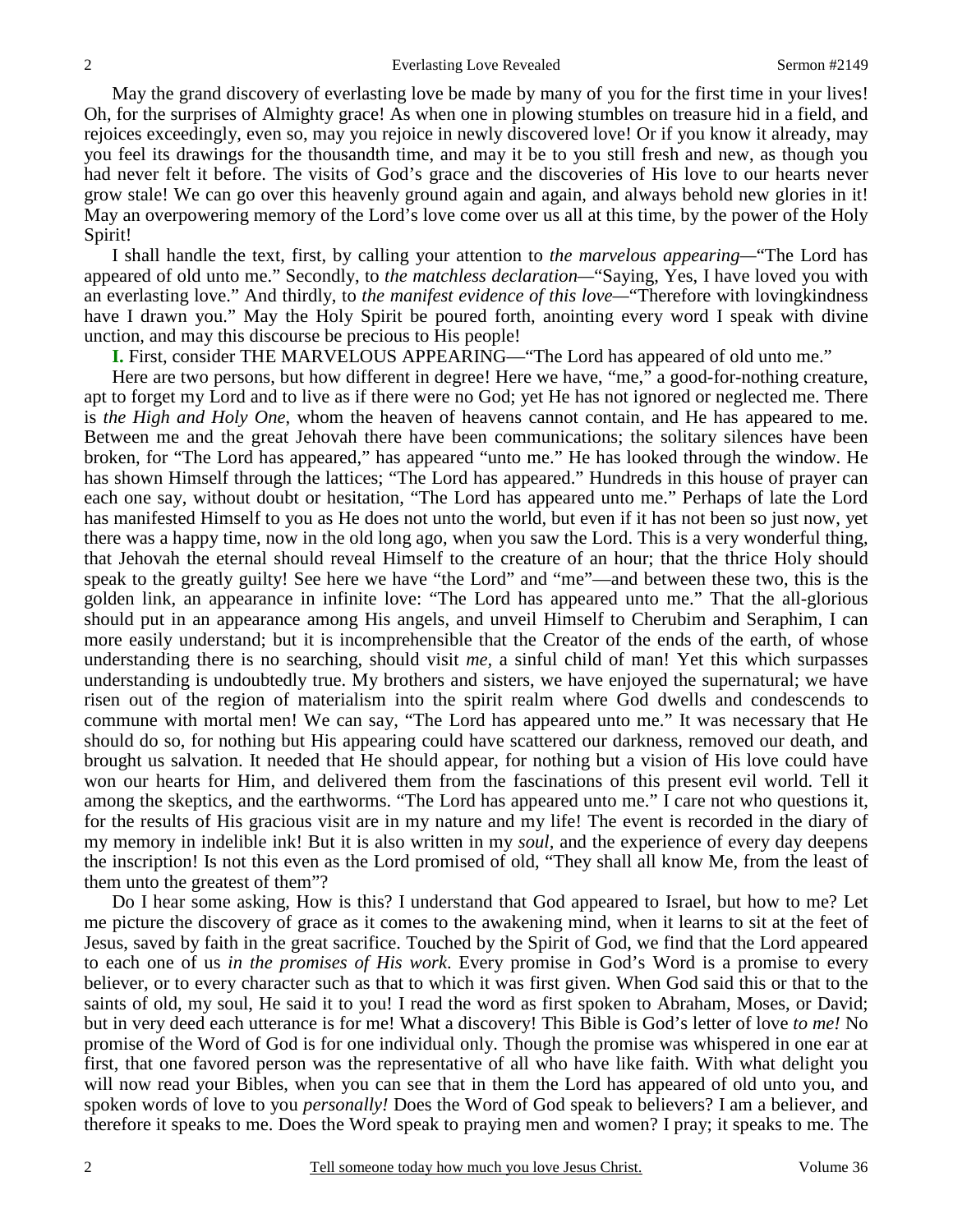#### Sermon #2149 Everlasting Love Revealed

richest word in all that Book is as much the inheritance of the believer today as it was the heritage of David, and we may find the words of the Lord and eat them as the bread of our souls, as Jeremiah did, for, in this sacred Book, "The Lord has appeared of old" to each one of His believing family.

 Furthermore, "The Lord has appeared of old unto me," *in the person of His Son*. God came to each believer in Christ Jesus. God came in boundless love to each one of us as "Immanuel, God with us." Towards each one of us He "took upon Him the form of a servant, and humbled Himself, and became obedient unto death, even the death of the cross." Listen, my heart! In His manhood and humiliation the Lord God appeared to you! On the cross your Lord Jesus showed Himself to you in love. Now you have found it out, is it not a glorious discovery? It was not only for the innumerable multitude that Jesus died, but for you, my soul, for YOU! I wish, beloved, we could always look upon Jesus as God's embodied love to us; to us in particular. Will you take a faith-view of Jesus at this time as dying for sinners, and for *you* as a sinner in particular? Say, "Yes, 1,800 years ago and more, the Lord in the person of His dear Son appeared unto me in Gethsemane, and on Calvary as my Lord and my God, and yet my substitute and Savior."

 Since then, the Lord has constantly appeared unto us in *the power of His Holy Spirit*. Do you remember when first your sin was set in order before your tearful eyes, and you trembled for fear of the justice that you had provoked? Do you remember when you heard the story of the Crucified Redeemer? When you saw the atoning sacrifice? When you looked to Jesus, and were lightened? It was the Holy Spirit who was leading you out of yourself; and God by the Holy Spirit was appearing unto you. How long has it been? I hope I speak to some who have lately been renewed by the Holy Spirit, and to you this appearing is fresh as morning dew! But I speak to many more whose call by divine grace was long ago. It was "of old" that the Holy Spirit came into saving contact with your spirit, and drew you with the cords of love, and with the bands of a man. These past appearances have been eclipsed by others still more clear and full but, at the same time, as Israel remembered the first Passover as the beginning of things with the nation, so do you remember those first appearances of the Lord, for then you began to live! Some of us can remember where the Lord Jesus first met with us. Though it had been in the desert as with Moses, or by the brook as with Jacob, or by the city as with Joshua, or in the furnace as with Shadrach, we have forever reckoned the place to be holiness unto the Lord. Call it Jehovah-Shammah for the Lord was there!

 Now, dear friends, we hold this appearance *in precious memory;* "The Lord has appeared of old unto me." Many things are preserved in the treasure house of memory, but this is the choicest of our jewels. How gracious, how glorious was the appearance of God in Christ Jesus to our soul! God full of mercy, God mighty to save, God the salvation of His people; what a sight is this! There was nothing like it at first! There is nothing like it now! Nothing that has ever been discovered by us since has borne comparison in preciousness to that marvelous manifestation of the ever-loving God! Time may obliterate a thousand memories, but it can never wear away the recollection of the Lord's appearances unto us!

 This appearance came *in private assurance*. To me it was as personal as it was sure. I used to hear the preacher, but then I heard my God! I used to see the congregation, but then I saw Him who is invisible. I used to feel the power of words, but now I have felt the immeasurable energy of their *substance*. God Himself filled and thrilled my soul! Through and through, His almighty love pierced my heart. I know that some of you think that if God were to show Himself to you, as He did to Moses or Elijah, it would be a vast blessing to you; but the Lord's *present* appearances are not a whit less comforting and establishing. Manifestations by His Word and Spirit are by no means second in value to those of a miraculous sort. In no case can God, who is pure Spirit, be seen by the eye—He is only known by our *spirit*, and therefore His spiritual appearing is all we should desire. Oh, the encompassing of divine love, when it wraps us about as a cloud enfolded the disciples upon Tabor! When the sacred hand of love grasps our very heart, we feel the heavenly grip and every part and power of our being is moved! God has an indescribable way of putting Himself into communication with His people through Jesus Christ, by His Holy Spirit, and when this occurs, they say, "The Lord has appeared *unto me*." There is, then, no hearing and seeing for other people; "The Lord has appeared *unto me*." Come, my brothers and sisters, shall we go back to that time of love when first the Lord said to us, "Live"? That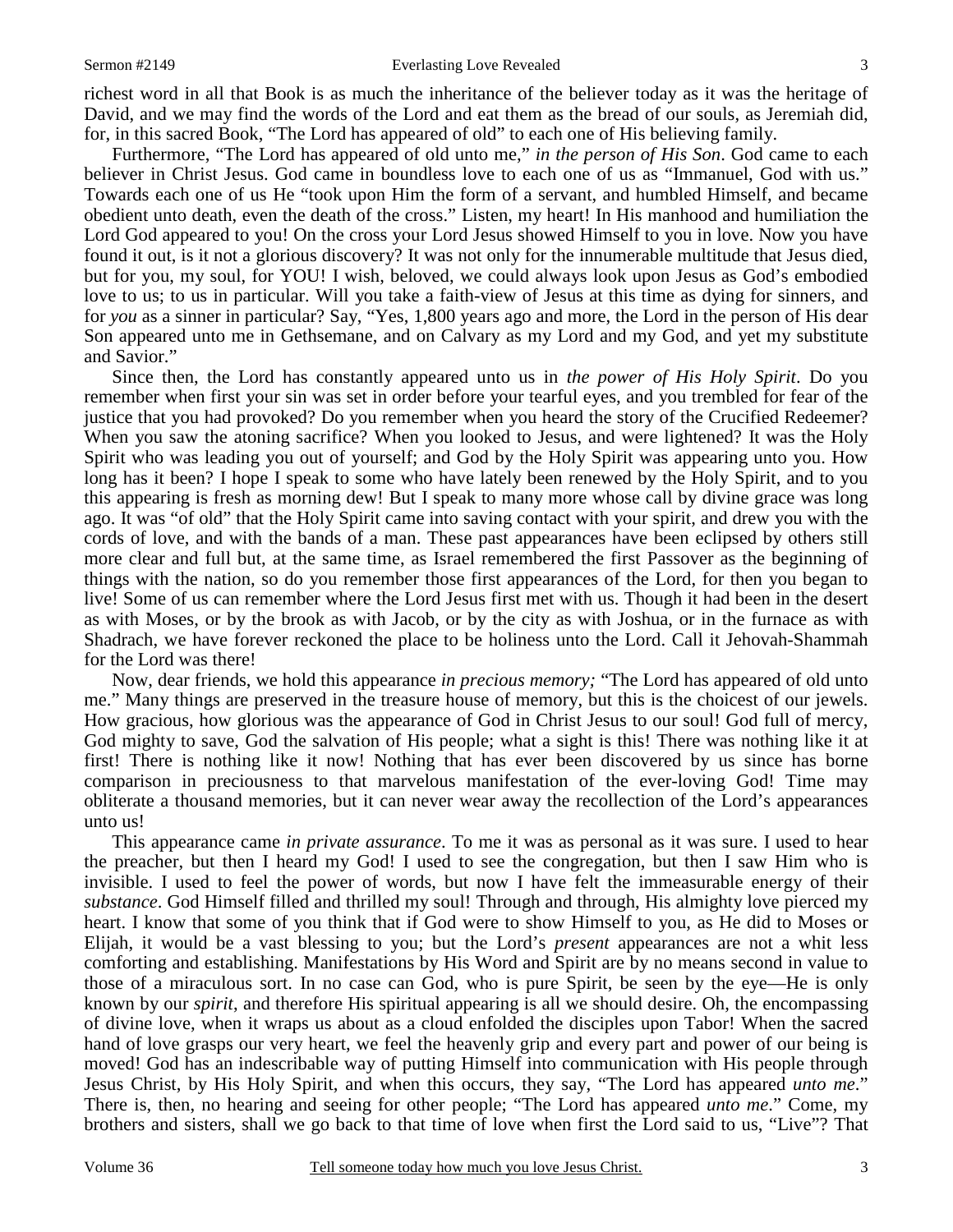was a word, indeed! Then every word in the Bible seemed for *us.* When we went up to the house of God every hymn and Scripture lesson was for us. And when we heard the sermon the Lord manifested Himself in it to us. "He loved me, and gave Himself for me" was our daily song, for He had, personally, and of a surety, drawn near unto our soul and shed abroad His love there by the Holy Spirit.

 I cannot help calling your attention to the fact that the Lord came *in positive certainty*. The text does not say, "I hoped so," or, "I thought so," but, "The Lord has appeared of old unto me, saying." She who spoke thus saw the appearance and heard the speech. Brethren, be sure about your spiritual experience! It would be a horrible thing to leave spiritual things a matter of question, or to regard them as visionary and uncertain. To me it is bliss to say, "I know whom I have believed." My soul cannot content herself with less than certainty. I desire never to take a step upon an, "if," or a, "perhaps." I have often waited as to spiritual movements till I could find beneath my foot one of God's shalls and wills upon which I could securely stand. I can never be content with the bare hope that I *may* be a child of God; I must have the Spirit bearing witness with my spirit that I am born of God. Give me infallible truth. I want facts, not fancies. O beloved, let your experience be made up of *facts,* and not of notions and ideas! Seek to use the plain, straightforward utterance of my text—"The Lord appeared of old unto me, saying." If that is your case, you are happy. If it is not so, you are in an evil plight, for you are evidently without God and therefore without hope.

**II.** My second head is THE MATCHLESS DECLARATION: "The Lord has appeared of old unto me, saying, Yes, I have loved you with an everlasting love." I do not want you, at this moment, so much to hear *me* and to consider *my* statement, as to *behold* the appearance of the Lord and enjoy for yourself personally and at once, the gracious assurance of heavenly grace.

 Here is a word from God *of amazing love:* Jehovah says, "I have loved you." Think it over. Believe it. Stagger not at it. If the husband should say to his wife, "I have loved you," she would believe him—it would seem only natural that he should do so. And when Jehovah says to you, a feeble woman, an unknown man, "I have loved you," He means it. This is no fiction. God means by love what we mean by it, only His love is higher, deeper, fuller, and holier than ours can ever be. Looking from His throne, the insufferable light of which your eye could not endure, Jehovah speaks in accents of fervent affection and He says to you, "I have loved you." Get hold of this truth that God really loves you; that you are the object of the intense delight of the Host High; and what more would you have? God's heart to you is Love! Be amazed. Be enraptured with this!

 Note, next, it is a declaration *of unalloyed love*. The Lord had been bruising, wounding and crushing His people and yet He says, "I have loved you." These cruel wounds were all in love. What? When He struck, did He love? "Yes, I have loved you." What? When she was past human help and foul with sin? "Yes," says He, "I have loved you." "But, Lord, I have never been worthy of it." "No," He says, "but I have loved you all the same." But, Lord, I have not been conscious of it. "I have loved you all the same." But, Lord, I have run away from Your loving guidance. "I have loved you all the same." God's heart to His people is love, love, love, love, only love! Without beginning, without end, without measure, without change is the love of Jehovah to His elect. "I have loved you." Oh, when I sat at home and tried to eat this roll, as the prophet did, it satiated my soul with fatness! I ardently wished that I might have voice and strength to tell out this blessed truth to you. And then I thought, Well, what does it matter if I should be faint and feeble, if they will only think of the text believingly; and get it into their hearts by present enjoyment, it may even be better that the preacher should be nowhere and the truth should be all in all. When we drink from the well we do not want the water to taste of the pitcher. If you have nothing from me I hope you will have the more from my Master. You will have no taste of me this morning, but only of this precious declaration of the Lord. "Yes, I have loved you with an everlasting love." It is love, love only, love always, love perfect, and love to the uttermost.

This statement is a declaration *of love in contrast* with certain other things. Did you notice in the 14<sup>th</sup> verse of the 30<sup>th</sup> chapter, "all your lovers have forgotten you; they seek you not"? Let me sound those two notes in sharp contrast—"all your lovers have forgotten you," but, "I have loved you with an everlasting love." What a difference between the false friendship of the world and sin, and the changeless love of God! You, being earth-bound in heart, have been going after your idols and they have all deceived you. You have been trusting here and there and your trusts have all betrayed you! But the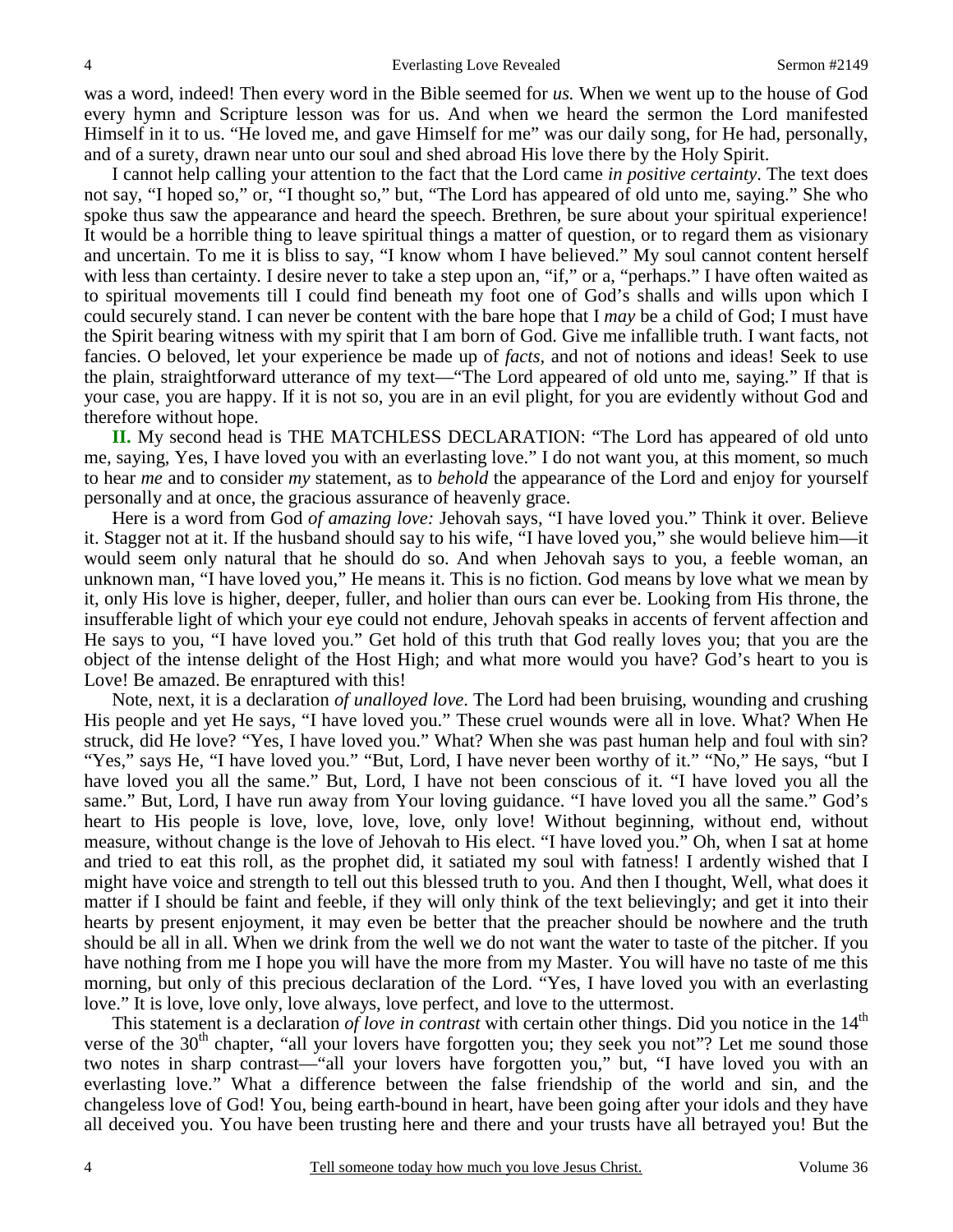Lord Jehovah says, "I have loved you with an everlasting love." You have provoked Him to jealousy by gods which were no gods, but He has never ceased His love. O friends, how sadly have we erred by spiritual idolatry! How often have we hewed out broken cisterns which hold no water and yet our God loves us the same as always! What a miracle of grace is this!

 As for our love to Him, how fickle! We have been hot today and cold tomorrow. Our love has been an April day; warm sunshine and cold showers; but the Lord has loved us with infinite constancy, even with an everlasting love! He has never changed. He could not love us more; He would not love us less. "I have loved you with an everlasting love." The contrast is very beautiful if we place over against it either the world's love to us, or our own love to God. Jehovah, when He came to His people in Egypt, made Himself known as, "I Am that I Am"—the immutable God who abides forever the same. As such He has revealed Himself to us, for He is without variableness or shadow of turning. How sweetly does immutability smile on us as we hear it say, "Yes, I have loved you with an everlasting love"!

 Thus, dear friends, our text is a word *of love in the past;* "I *have* loved you." We were rebels and He loved us. We were dead in trespasses and in sins and He loved us. We rejected His divine grace and defied His warnings, but He loved us. We came to His feet all trembling and afraid, and He loved us and washed us and robed us. He loved us and therefore He saved us. Since then we have been earthly, sinful, changeful, unbelieving, proud, and foolish; but He has loved us without pause. We have been ill and racked with pain, but He has loved us. We have lost our dearest relatives by the Lord's hand, but even in this He loved us. Everything has been in a whirl round about us, but He has loved us with fixed affection. Our life has been a strange labyrinth, but He has loved us and that love has been the clue of the maze. How sweet it is, beloved, to roll up the years gone by and put them away with this label— "Days of the lovingkindness of the Lord!"

 The matchless declaration of the text is a voice *of love in the present*. The Lord loves the believer *now*. Whatever discomfort you are in, the Lord loves you. In this house, perhaps, your heart is failing you with fear, but the Lord still says to you, "Yes, I have loved you with an everlasting love." "Everlasting" includes *today*. Things present are provided for as well as things to come. External circumstances do not change the love of God, nor will your internal condition do so. Has He not said, "I am God, I change not"? Everlasting love makes no leaps and jumps so as to leave out this day of trouble and that hour of temptation. Even at this dark hour your name is on the heart of your God.

 The text is a voice *of love in the future*. It means, "I will love you forever." God has not loved us with a love which will die out after a certain length of time; His love is like Himself, "from everlasting to everlasting." If you will read the chapter through to the end, you will see how God was about to deal with His chosen. He says, "I will build you, and you shall be built." "He that scattered Israel will gather him." "I will turn their mourning into joy." "I will be their God, and they shall be My people." These are outpourings of a love which goes on forever—

> *"Father, 'twas Your love that knew us Earth's foundations long before: That same love to Jesus drew us By its sweet constraining power, And will keep us Safely now, and evermore."*

It is a joy worth 10,000 worlds to have this assurance sealed in the heart by the Holy Spirit! "I have loved you with an everlasting love."

 This is a declaration *of love secured to us—*secured in many ways. Did you observe in this chapter how the Lord secures His love to His people, first, by a covenant? Read the first verse—"I will be the God of all the families of Israel, and they shall be My people." See further on from verse 31 to thirtyfour. The covenant is summed up in these words, "I will be their God, and they shall be My people." And if it is so, the Lord's love must, indeed, be everlasting. God has pledged Himself to His saints by a covenant of salt, "an everlasting covenant, ordered in all things, and sure." The tenor of the covenant is, "I will, and they shall." How my heart delights in this! God loves me with an everlasting love and He embodies that love in an everlasting covenant.

Further, this love is secured by relationship. Will you dart your eye on to the  $9<sup>th</sup>$  verse and read the last part of it? "I am a Father to Israel, and Ephraim is My firstborn." A man cannot get rid of fatherhood

5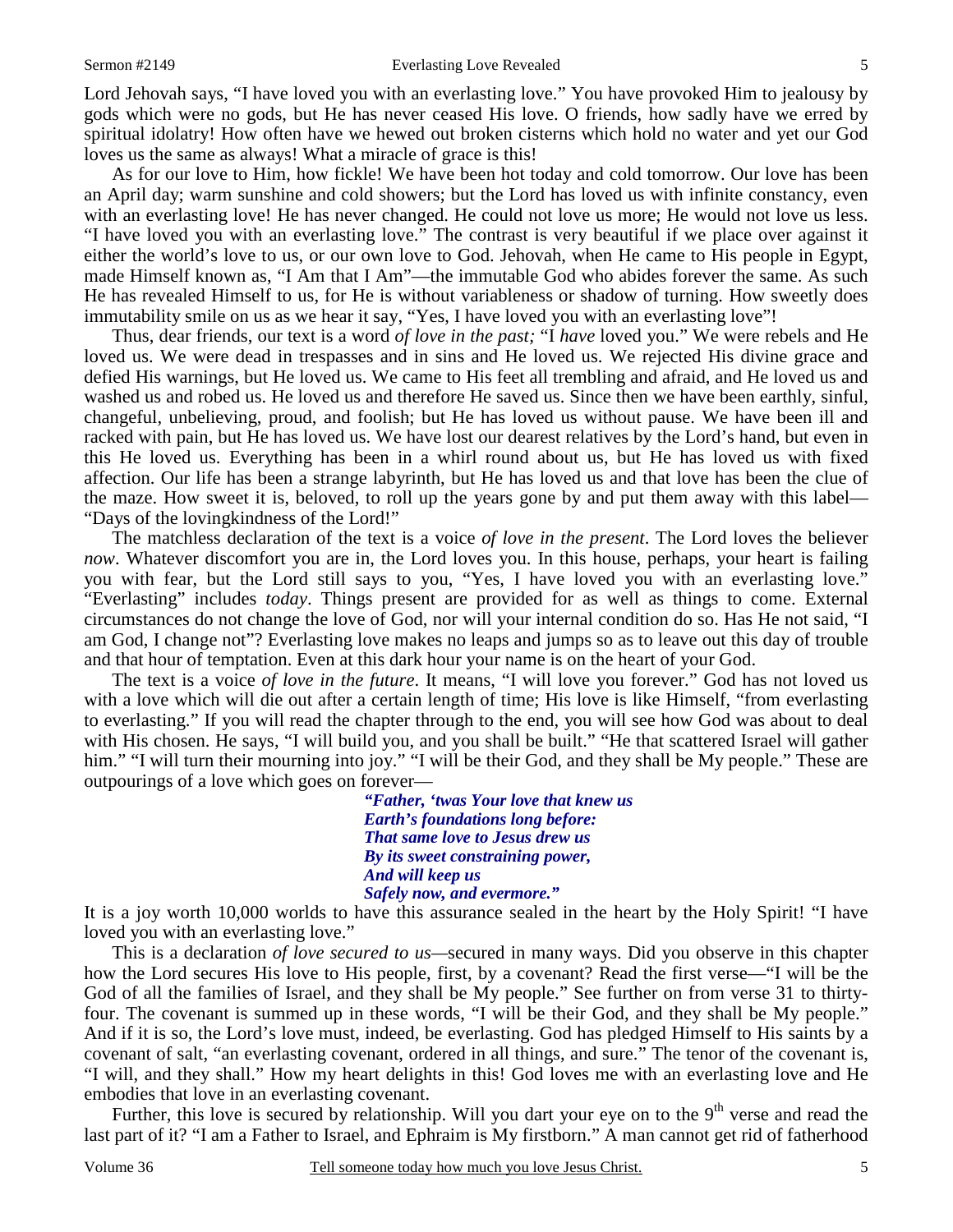Everlasting Love Revealed Sermon #2149

by any possible means. Yes, though my boy should transgress and dishonor his father's name, yet I am still his father. There is no getting out of this relationship by any conceivable method and so, if, indeed, the Lord is unto you a Father, He will always give you a father's love. In your adoption and regeneration the Lord has avowed Himself to be your Father and has virtually said, "I have loved you with an everlasting love." "The son abides always." "If children, then heirs."

His love is pledged again by redemption. Read the  $11<sup>th</sup>$  verse—"For the Lord has redeemed Jacob, and ransomed him from the hand of him that was stronger than he." Would you see the indenture of God's covenant love? Behold it in the indented hands and feet of the Crucified Redeemer! How shall Christ leave off loving His people when He has their names engraved on the palms of His hands? Redemption has sealed everlasting love. That spear which found His heart and set flowing its blood and its water has killed all doubts as to the eternal endurance of our Lord's love! From now on let no man question our Well-Beloved, for He bears in His body the marks of His everlasting love! Jesus Christ is the same yesterday, today and forever; and His love to His chosen is at this time what it was before time began!

 Once more, in this passage of the book of the prophet Jeremiah, the Lord certifies His love to His people in a very solemn way by calling heaven and earth to witness it. Let me read from the 35<sup>th</sup> verse. "Thus says the Lord, which gives the sun for a light by day, and the ordinances of the moon and of the stars for a light by night, which divides the sea when the waves thereof roar; the Lord of hosts is His name: if those ordinances depart from before Me, says the Lord, then the seed of Israel also shall cease from being a nation before Me forever. Thus says the Lord; if heaven above can be measured, and the foundations of the earth searched out beneath, I will also cast off all the seed of Israel for all that they have done, says the Lord." Thus are the laws of nature made to seal the Law of love! God, that cannot lie, thus makes the whole creation to be a guarantee of His abiding love to His own. I pray you, believe Him and be joyful in His house of prayer.

 This is a declaration *of love divinely confessed*. The Lord has not sent this assurance to us by a prophet, but He has made it *Himself*—"The Lord has appeared." This declaration does not come through another tongue or lips, but the divine Lover Himself breathes His own love words to His chosen—"The Lord has appeared of old unto me, saying, Yes, I have loved you with an everlasting love."

 Notice, that it is *love sealed with a* "*yes.*" God would have us go no further in our ordinary speech than to say, "yes, yes"—and surely we may be content with so much from Himself. His "yes" amounts to a sacred declaration—"Yes, I have loved you with an everlasting love." He lifts His hand to heaven and He swears—swears by Himself, because He can swear by no greater—"That by two immutable things, in which it was impossible for God to lie, we might have a strong consolation, who have fled for refuge to lay hold upon the hope set before us." beloved, feast upon this! I am very conscious of the feebleness of my exposition, but I am equally conscious of the great strength of the precious doctrines which I have set before you.

**III.** We finish, thirdly, with THE MANIFEST EVIDENCE. "I have loved you with an everlasting love; therefore with lovingkindness have I drawn you." Here are *drawings mentioned*. Have you not felt them? We have not seen God, beloved, but we have *felt* Him drawing us. Oh, what tugs He gave to some of us when we were children! Do you remember when you were boys and girls, when you could not sleep at nights for heavenly drawings towards divine things? Do you remember, when you were alone in the country, how you would sit down under a hedge and cry—you scarcely knew why—longing for something better than you had as yet reached? Do you remember when the Lord Jesus drew you out of the horrible pit? Out of the midnight of despair? Do you remember how He drew you till He set your feet upon a rock? He drew you from spiritual death, from the corruption of sin, from the dominion of the devil! He drew you into life, love and liberty. He drew you to the foot of the cross, to the throne of grace, to the church of Christ! How well do I recall the hour when I was drawn to the place where I saw One hanging on a tree in agonies and blood—then and there I looked—and as I looked I lived! Since then the Lord has drawn me along the paths of duty and delight, of faith and peace, of love and joy, of hope and rapture.

 These were *drawings resulting from love*. He drew us because He loved us with an everlasting love. Other drawings of divine goodness are resisted—resisted, in some cases, to the bitter end; and men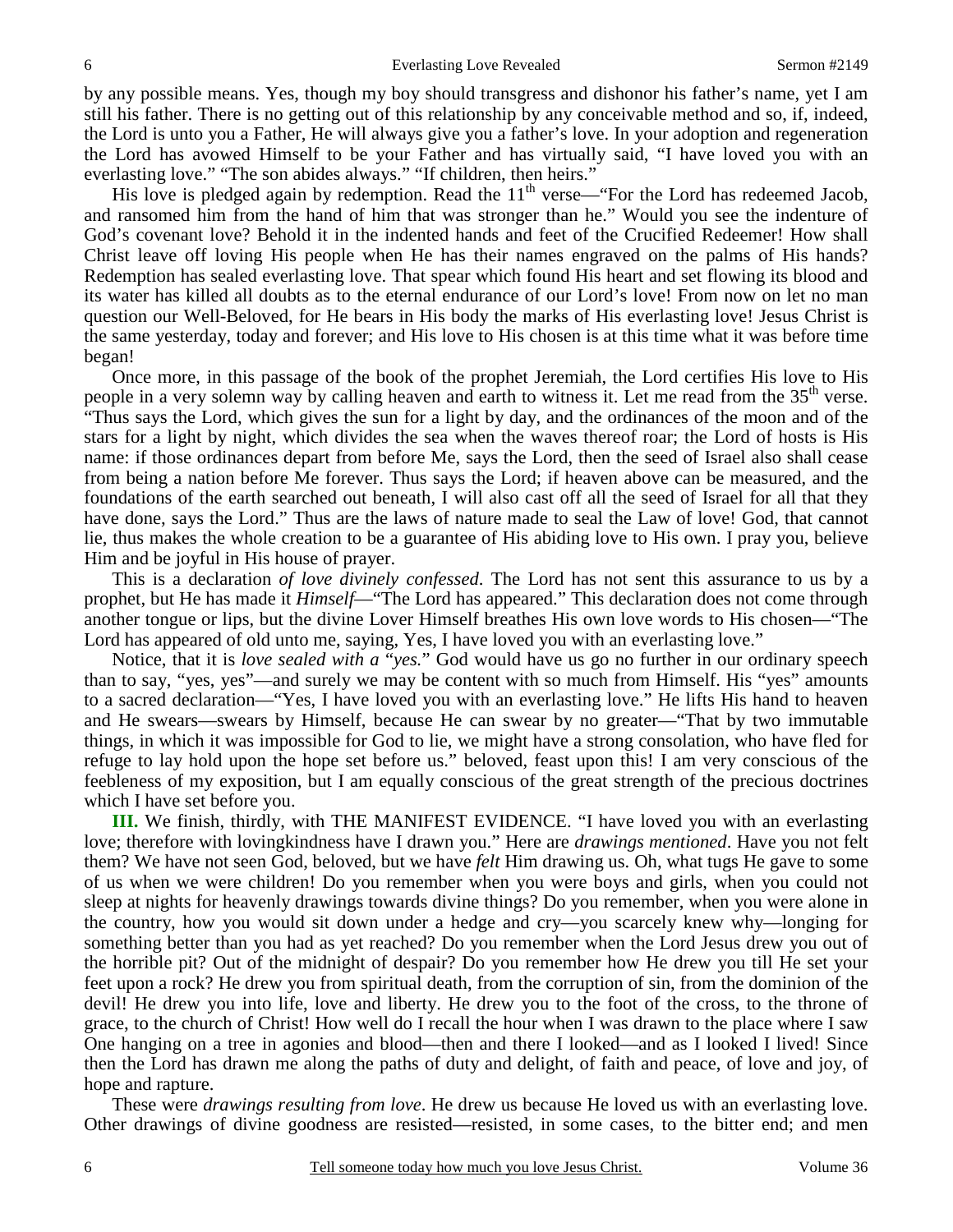#### Sermon #2149 Everlasting Love Revealed

justly perish. But the drawings of everlasting love effect their purpose. If you have been drawn to Christ, it is because God loved you before the world began! Do not think the Lord began to love you when you began to love Him. Oh, no! If God loves you now, He loved you before He created the earth. If this day He loves you, He loved you when there were no days, but the Ancient of days. He saw you through the glass of His prescience and He loved you and predestinated you to be conformed unto the image of His Son—and from this purpose of love He will never turn aside. "The gifts and calling of God are without repentance [change]." He will not alter the thing which has gone out of His lips.

 Here are drawings mentioned—these were *drawings from God*. How sweetly, how omnipotently God can draw! When He begins to draw a man, that person may pull back and perhaps, even for years, may stand out against divine grace—but when the Lord puts forth His omnipotence the man is bound to yield. Without violating the will of man or making him less a free agent than he used to be, the lovingkindness of the Lord can act as a charm upon him and win him completely with his full consent. "Draw me; we will run after You." He draws, and we run. When Jehovah would have Israel come to Zion, it soon comes to pass that Israel *longs* to go there. See in the sixth verse: "For there shall be a day, that the watchmen upon the mount Ephraim shall cry, Arise you, and let us go up to Zion unto the Lord our God." We yield to the drawings because they come from the Lord's own hand and their power lies in His love.

 As the drawings come from God, so are they *drawings to God*. Blessed is he whose heart is being drawn nearer and nearer to the Most High. Naturally, we struggle back to carnal things; we get taken up with business, with family, and with a thousand groveling cares; but when the Holy Spirit draws, it is upward and heavenward! He draws us to repentance, to faith, to love, to holiness and to continuance in well-doing. Oh, that we may now feel divine drawings towards Him who is our all in all!

 The Lord assures us that these are *drawings of His lovingkindness*. However He draws, it is in love and whenever He draws, it is in love. Observe that the church does not here say, "The Lord drew me," but the Lord Himself says, "With lovingkindness have I drawn you." God knows better about His drawings than we do. We think that He pulls and snatches in anger, but He knows that He has always drawn in lovingkindness! Because the horse is willful, it thinks the driver stern—our waywardness makes us think our Lord austere. The forces which He puts forth to work upon us are tender, gentle, kind and loving. He has drawn you and me "with lovingkindness." I am sure He has thus dealt with me. Will you think of your own case and bless His name? Lord, You have drawn me when I did not know it. You have drawn me when I thought I was willingly moving of my own accord. I see it now and I bless Your name for it. Draw me, still, that I may still say, "Your gentleness has made me great." What a wonderful word is that—"lovingkindness"—"loving," "kindness"—two of the choicest jewels set side by side! Kindness is "kin-nedness," and the Lord Jesus treats us as His kin—and He does this in the most loving manner. "With lovingkindness have I drawn you." He might have whipped me to Himself. He might have dragged me to the city of refuge. He might have threatened me into repentance. He might have thundered me into submission. But no, "with lovingkindness have I drawn you." I spoke to a brother in Christ, yesterday, who called himself—and I think he spoke the truth—"a specially favored one." I take that title, also. Take it, my sister! Take it, my brother! Does it not fit you well? Has not the Lord been especially good to you? "With lovingkindness have I drawn you." "Alas," cries one, "but I have been whipped." "You have chastised me and I was chastised." Very true, but how few have been the strokes compared with what you deserved! "Oh, but God has rebuked me sharply," says another. I answer, again, how few have been His chidings compared with what we might have expected considering our evil ways! Prevailingly His cords have been cords of love and His bands have been the bands of a man. Bless the Lord, O my soul! He leads me beside the still waters.

 Only one thing more. *These drawings are to be continuous*. "With lovingkindness have I drawn you" and He means to do the same forevermore. If you will look the chapter through, you will see that God promises to keep on drawing.

 See verse 8: "Behold, I will bring them from the north country, and gather them from the coasts of the earth." Verse nine: "They shall come. I will cause them to walk by the rivers of waters in a straight way." Read verse 10: "He that scattered Israel will gather him." See verse 12: "Therefore they shall come and sing in the height of Zion, and shall flow together to the goodness of the Lord." He that has